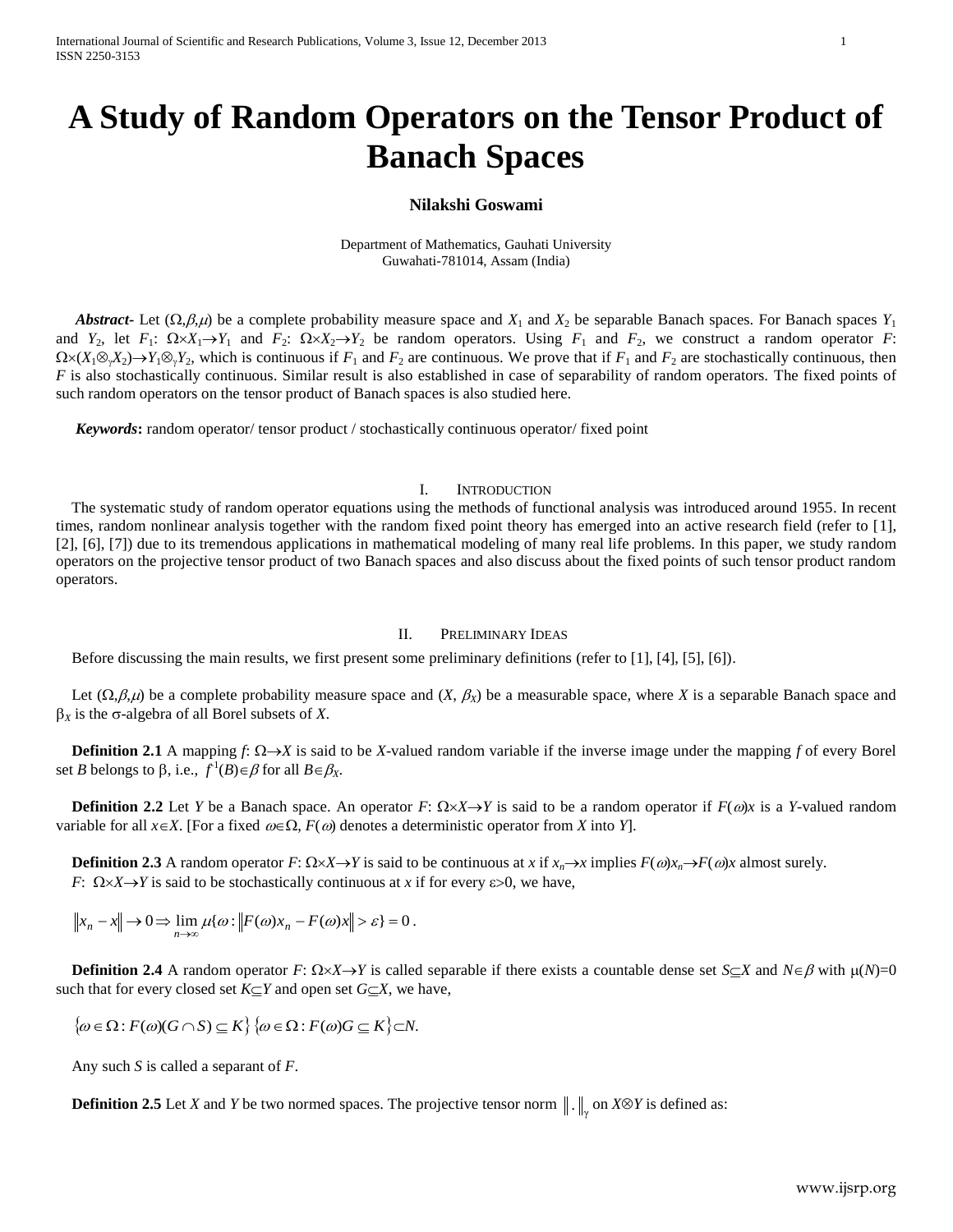$u\|_{\gamma} = \inf \{ \sum_{i} ||x_{i}|| ||y_{i}|| : u = \sum_{i} x_{i} \otimes y_{i} \}$ 

where the infimum is taken over all (finite) representations of *u*.

The completion of  $(X \otimes Y, \|.\|_{\gamma})$  is called the projective tensor product of *X* and *Y*, and is denoted by  $X \otimes_{\gamma} Y$ .

### III. MAIN RESULTS

First, we construct a random operator for the projective tensor product of the Banach spaces  $X_1$  and  $X_2$ .

 **Theorem 3.1** Let  $X_1$  and  $X_2$  be separable Banach spaces and  $F_1$ :  $\Omega \times X_1 \rightarrow Y_1$  and  $F_2$ :  $\Omega \times X_2 \rightarrow Y_2$  be random operators. We consider *F*:  $\Omega \times (X_1 \otimes_{\gamma} X_2) \rightarrow Y_1 \otimes_{\gamma} Y_2$  such that

$$
F(\omega)(\sum_{n} x_{1n} \otimes x_{2n}) = \sum_{n} F_1(\omega) x_{1n} \otimes F_2(\omega) x_{2n}, \text{ for } \sum_{n} x_{1n} \otimes x_{2n} \in X_1 \otimes_{\gamma} X_2.
$$

Then *F* is a random operator on  $X_1 \otimes_{\gamma} X_2$ , and *F* is continuous if both  $F_1$  and  $F_2$  are continuous.

**Proof.** For some fixed *n*, let  $F_1(\omega)x_{1n} = y_{1n}(\omega)$  and  $F_2(\omega)x_{2n} = y_{2n}(\omega)$ . Now,  $y_{1n}(\omega)$  and  $y_{2n}(\omega)$  are respectively  $Y_1$  and  $Y_2$ valued random variables.

We take  $y_{1n} \otimes y_{2n} : \Omega \to Y_1 \otimes_y Y_2$  be such that  $(y_{1n} \otimes y_{2n})(\omega) = y_{1n}(\omega) \otimes y_{2n}(\omega)$ .

Let *B*  $\in$   $\beta_{Y_1 \otimes_Y Y_2}$ , (the  $\sigma$ -algebra of all Borel subsets of  $Y_1 \otimes_Y Y_2$ ) be arbitrary.

If  $\omega \in (y_{1n} \otimes y_{2n})^{-1}(B)$ , then  $y_{1n}(\omega) \otimes y_{2n}(\omega) \in B$ . Let  $y_{1n}(\omega) = t_1$  and  $y_{2n}(\omega) = t_2$ .

Now,  $t_1 \otimes t_2 \in B$ . Then there exists an open sphere  $S_r(t_1 \otimes t_2) \subseteq B$ . Let  $x_1 \otimes x_2 \in S_r(t_1 \otimes t_2)$ , for some non-zero  $x_1$  and  $x_2$ .

It can be shown that  $x_1 \in S_{r1}(t_1)$  and  $x_2 \in S_{r2}(t_2)$ , for some suitably chosen  $r_1$  and  $r_2$ . So,  $t_1 \in B_1$ , an open set in  $\beta_{Y_1}$  and  $t_2 \in B_2$ , an open set in  $\beta_{Y_2}$ .

y<br>  $\sum_{i=1}^{n} y_i^2 + \sum_{j=1}^{n} y_j^2 + \sum_{j=1}^{n} y_j^2 + \sum_{j=1}^{n} y_j^2 + \sum_{j=1}^{n} y_j^2 + \sum_{j=1}^{n} y_j^2 + \sum_{j=1}^{n} y_j^2 + \sum_{j=1}^{n} y_j^2 + \sum_{j=1}^{n} y_j^2 + \sum_{j=1}^{n} y_j^2 + \sum_{j=1}^{n} y_j^2 + \sum_{j=1}^{n} y_j^2 + \sum_{j=1}^{n} y_j^2 + \sum_{j=1}^{n} y_j^2 + \sum_{j=1}$ But  $y_{1n}^{-1}(B_1) \in \beta$  and  $y_{2n}^{-1}(B_2) \in \beta \Rightarrow \omega = y_{1n}^{-1}(t_1) \in N_1$  and  $\omega = y_{2n}^{-1}(t_2) \in N_2$ , for some  $N_1, N_2 \in \beta$ . Hence,  $\omega \in N_1 \cap N_2 \in \beta$  and thus,  $(y_{1n} \otimes y_{2n})^{-1}(B) \subseteq N_1 \cap N_2 \in \beta$ . So,  $y_{1n} \otimes y_{2n}$  is a  $Y_1 \otimes_y Y_2$ -valued random variable.

Thus,  $F: \Omega \times (X_1 \otimes_{\gamma} X_2) \to Y_1 \otimes_{\gamma} Y_2$  is a random operator.

To show the continuity of *F*, we take a sequence { $\sum_{i} x_{\text{lin}} \otimes$  $x_{1in} \otimes x_{2in}$  } in  $X_1 \otimes_{\gamma} X_2$  which converges to  $\sum_i x_{1i} \otimes$  $x_{1i} \otimes x_{2i}$ . Then  $x_{1in} \rightarrow x_{1i}$  and  $x_{2in} \rightarrow x_{2i}$ , for each *i*.

Since  $F_1$  is continuous,  $F_1(\omega)x_{\text{lin}} \to F_1(\omega)x_{\text{li}}$  almost surely. So, there exists some  $A_1 \in \beta$  with  $\mu(A_1)=0$  such that

 $\lim_{n\to\infty}$   $\|F_1(\omega)x_{\text{lin}} - F_1(\omega)x_{\text{li}}\| = 0 \ \forall \omega \notin A_1$ . ................(3.1)

Similarly, since  $F_2$  is continuous, so, there exists some  $A_2 \in \beta$  with  $\mu(A_2)=0$  such that

lim <sup>2</sup> ( ) <sup>2</sup> <sup>2</sup> ( ) <sup>2</sup> 0 *in i n F x F x A*2. …………(3.2)

Let  $A = A_1 \cup A_2$ . Then  $\mu(A) = \mu(A_1) + \mu(A_2) = 0$ . Also  $\omega \notin A \implies \omega \notin A_1$  and  $\omega \notin A_2$ .

Now, 
$$
\left\| F(\omega)(\sum_{i} x_{1in} \otimes x_{2in}) - F(\omega)(\sum_{i} x_{1i} \otimes x_{2i}) \right\|
$$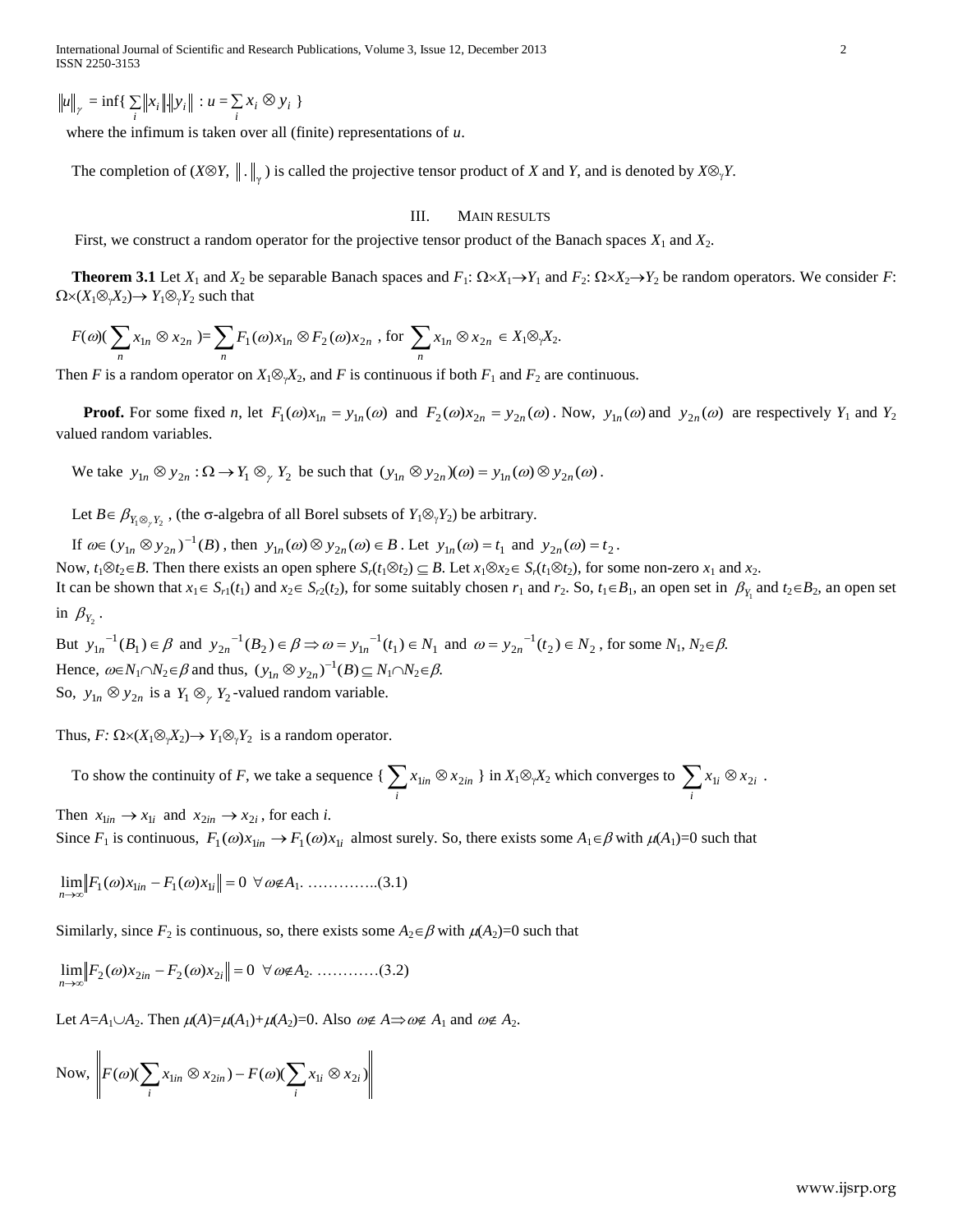International Journal of Scientific and Research Publications, Volume 3, Issue 12, December 2013 3 ISSN 2250-3153

$$
\begin{aligned}\n&= \left\| \sum_{i} F_{1}(\omega) x_{1in} \otimes F_{2}(\omega) x_{2in} - \sum_{i} F_{1}(\omega) x_{1i} \otimes F_{2}(\omega) x_{2i} \right\| \\
&= \left\| \sum_{i} \left[ (F_{1}(\omega) x_{1in} - F_{1}(\omega) x_{1i}) \otimes F_{2}(\omega) x_{2in} + F_{1}(\omega) x_{1i} \otimes (F_{2}(\omega) x_{2in} - F_{2}(\omega) x_{2i}) \right] \right\| \\
&\leq \sum_{i} \left[ \left\| F_{1}(\omega) x_{1in} - F_{1}(\omega) x_{1i} \right\| \cdot \left\| F_{2}(\omega) x_{2in} \right\| + \left\| F_{1}(\omega) x_{1i} \right\| \cdot \left\| F_{2}(\omega) x_{2in} - F_{2}(\omega) x_{2i} \right\| \right]\n\end{aligned}
$$

 $\rightarrow$ 0 as  $n \rightarrow \infty$   $\forall \omega \notin A$  (using (3.1) and (3.2))

Thus  $F(\omega)(\sum_{i} x_{1in} \otimes x_{2in}) \rightarrow F(\omega)(\sum_{i} x_{1i} \otimes x_{2i})$  $i \otimes \lambda_{2i}$ *i*  $F(\omega)(\sum x_{1in} \otimes x_{2in}) \rightarrow F(\omega)(\sum x_{1i} \otimes x_{2i})$  almost surely.

So,  $F$  is a continuous random operator.  $\Box$ 

**Theorem 3.2** If the random operators  $F_1$  and  $F_2$  as given in the above theorem are stochastically continuous, then *F* is also stochastically continuous.

**Proof.** Let 
$$
\sum_{i} x_{1i} \otimes x_{2i} \in X_1 \otimes_{\gamma} X_2
$$
 and  $\{\sum_{i} x_{1in} \otimes x_{2in}\}$  is a sequence in  $X_1 \otimes_{\gamma} X_2$  which converges to  $\sum_{i} x_{1i} \otimes x_{2i}$ .  
\nLet  $\omega \in \Omega$  be such that  $\left\| F(\omega) (\sum_{i} x_{1in} \otimes x_{2in}) - F(\omega) (\sum_{i} x_{1i} \otimes x_{2i}) \right\| > \varepsilon$ , where  $\varepsilon > 0$  is arbitrary.  
\nNow,  $\varepsilon < \left\| \sum_{i} F_1(\omega) x_{1in} \otimes F_2(\omega) x_{2in} - \sum_{i} F_1(\omega) x_{1i} \otimes F_2(\omega) x_{2i} \right\|$   
\n $\le \sum_{i} [\|F_1(\omega) x_{1in} - F_1(\omega) x_{1i}\| \|F_2(\omega) x_{2in}\| + \|F_1(\omega) x_{1i}\| \|F_2(\omega) x_{2in} - F_2(\omega) x_{2i}\|]$ , (as shown in Theorem 3.1).

We choose some  $\varepsilon_1 < \varepsilon$  (> 0) such that  $\left\| F_1(\omega) x_{1in} - F_1(\omega) x_{1i} \right\| \left\| F_2(\omega) x_{2in} \right\| > \varepsilon_1$ 

and 
$$
||F_1(\omega)x_{1i}|| ||F_2(\omega)x_{2in} - F_2(\omega)x_{2i}|| > \varepsilon_1
$$
, for each *i*.

Taking  $\varepsilon_2 = \frac{1}{\left\| F_2(\omega) x_{2in} \right\|} \varepsilon_1$  $\varepsilon_2 = \frac{1}{\left\| F_2(\omega) x_{2in} \right\|} \varepsilon$  $=\frac{1}{\left\|F_2(\omega)x_{2in}\right\|^2} \varepsilon_1, \quad (\left\|F_2(\omega)x_{2in}\right\| \neq 0) \text{ and } \varepsilon_3 = \frac{1}{\left\|F_1(\omega)x_{1i}\right\|^2} \varepsilon_1.$  $\varepsilon_3 = \frac{1}{\left\| F_1(\omega) x_{1i} \right\|} \varepsilon$  $=\frac{1}{\|\mathbf{F}_1(\mathbf{x})\| \|\mathbf{F}_1(\mathbf{y})\| \mathbf{x}_i} \neq 0$  ) respectively, we get,

$$
||F_1(\omega)x_{\text{lin}} - F_1(\omega)x_{\text{li}}|| > \varepsilon_2
$$
 and  $||F_2(\omega)x_{\text{2in}} - F_2(\omega)x_{\text{2i}}|| > \varepsilon_3$ .

Since  $F_1$  and  $F_2$  are stochastically continuous, so  $\mu(\omega) = 0$  as  $n \rightarrow \infty$ .

Thus, 
$$
\lim_{n \to \infty} \mu \left\{ \omega : \left\| F(\omega)(\sum_{i} x_{1in} \otimes x_{2in}) - F(\omega)(\sum_{i} x_{1i} \otimes x_{2i}) \right\| > \varepsilon \right\} = 0.
$$

Hence  $F$  is stochastically continuous.  $\Box$ 

In [5], we have the following result regarding separability of random operators.

**Lemma 3.3** [5] Let  $F: \Omega \times X \rightarrow Y$  be a random operator and *S* be a countable dense subset of *X*. Then *F* is separable with separant *S* if and only if there exists  $N \in \beta$  with  $\mu(N)=0$  such that for all  $\omega \notin N$  and  $x \in X$ , there exists  $\{x_n\} \subset S$  such that  $x_n \rightarrow x$  and  $F(\omega)x_n \rightarrow F(\omega)x$ .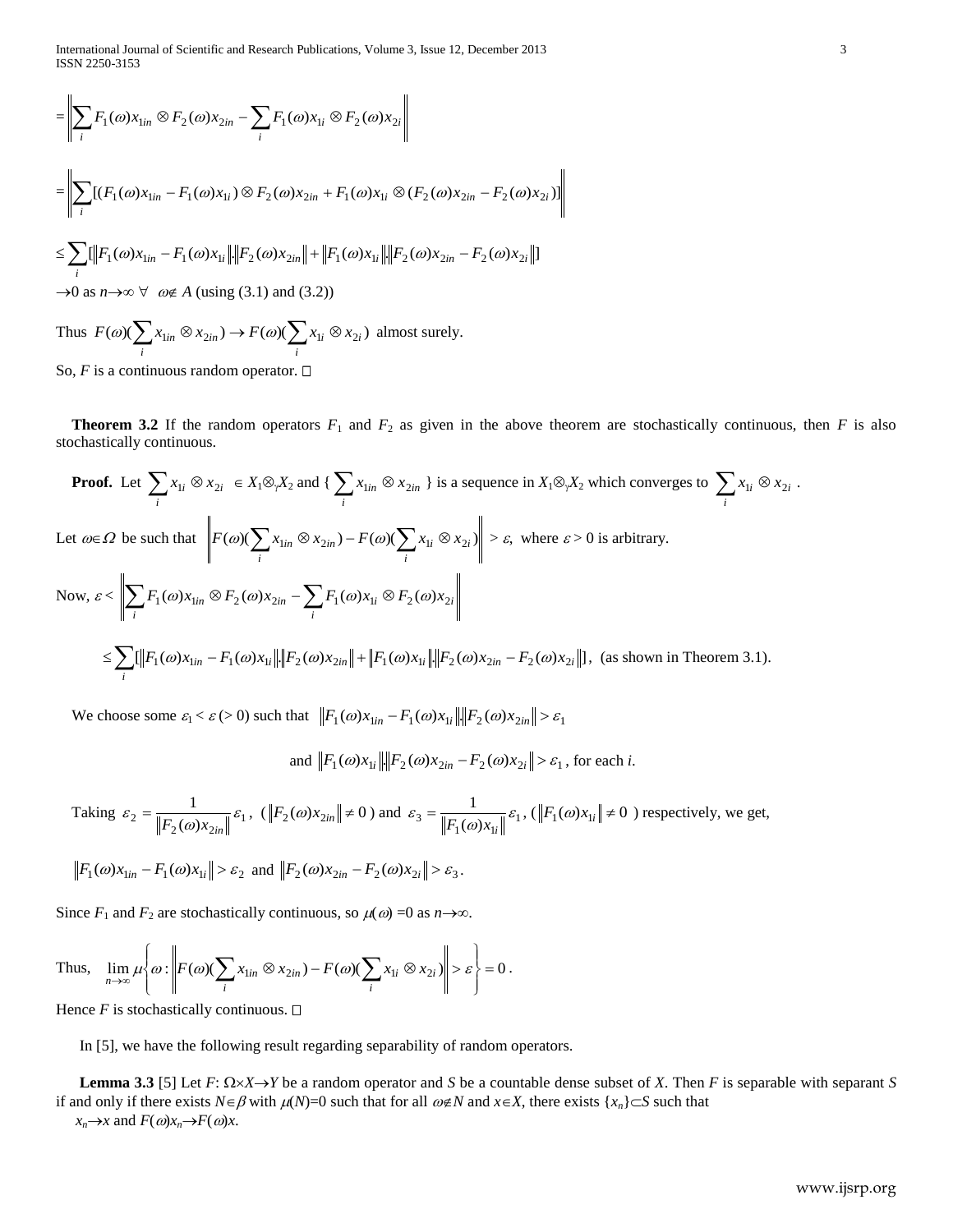Here, we prove:

 **Theorem 3.4** If *F*<sup>1</sup> and *F*<sup>2</sup> are separable random operators, then *F* is also a separable random operator.

**Proof.** Let  $\sum_i x_{1i} \otimes$  $x_{1i} \otimes x_{2i} \in X_1 \otimes Y_2$  be arbitrary. Then  $x_{1i} \in X_1$  and  $x_{2i} \in X_2$ , for each *i*.

Let  $F_1: \Omega \times X_1 \to Y_1$  be separable with separant  $S_1$ . So, using Lemma 3.3, there exists  $N_1 \in \beta$  with  $\mu(N_1)=0$  such that for all  $\omega \notin N_1$  and

 $x_{1i} \in X_1$ , there exists a sequence  $\{x_{1in}\}\$  in  $S_1$  such that  $x_{1in} \to x_{1i}$  and  $F_1(\omega)x_{1in} \to F_1(\omega)x_{1i}$ .

Again, let  $F_2$ :  $\Omega \times X_2 \to Y_2$  be be separable with separant  $S_2$ . So, there exists  $N_2 \in \beta$  with  $\mu(N_2)=0$  such that for all  $\omega \notin N_2$  and  $x_{2i} \in X_2$ ,

there exists a sequence  $\{x_{2in}\}\$ in  $S_2$  such that  $x_{2in} \rightarrow x_{2i}$  and  $F_2(\omega)x_{2in} \rightarrow F_2(\omega)x_{2i}$ .

Now,  $S=S_1\otimes S_2$  is a countable dense subset of  $X_1\otimes_{\gamma}X_2$ . Let  $N=N_1\cup N_2$ . Then  $N\in\beta$  and  $\mu(N_1\cup N_2)=\mu(N_1)+\mu(N_2)=0$ . Let  $\omega \notin N_1 \cup N_2$ . Then  $\omega \notin N_1$  and  $\omega \notin N_2$ .

Now,  $\{\sum_i x_{1in} \otimes$  $x_{\text{lin}} \otimes x_{\text{2in}}$  } is a sequence in *S* converging to  $\sum_{i} x_{\text{li}} \otimes$  $x_{1i} \otimes x_{2i}$ .

Also, we can show that  $F(\omega)$  ( $\sum_{i} x_{\text{lin}} \otimes$  $x_{\text{lin}} \otimes x_{\text{2in}} \rightarrow F(\omega) \left( \sum_{i} x_{\text{li}} \otimes$  $x_{1i} \otimes x_{2i}$ ).

Hence *F* is separable.  $\square$ 

It is stated in [5] that under certain conditions, every random operator is equivalent to a separable random operator.

**Lemma** 3.5 Let *X* be a separable Banach space and *K* be a compact subset of another Banach space *Y*. If  $F: \Omega \times X \rightarrow K$  is a random operator, then there exists a separable random operator  $F_S: \Omega \times X \to Y$  such that  $\mu(\{\omega F(\omega) x = F_S(\omega) x\}) = 1$ .

So, using the above Lemma in Theorem 3.4, we have,

**Corollary 3.6** Let  $X_1$  and  $X_2$  be separable Banach spaces and  $K_1$  and  $K_2$  be compact subsets of  $Y_1$  and  $Y_2$  respectively. If  $F_1$ :  $\Omega \times X_1 \to K_1$  and  $F_2: \Omega \times X_2 \to K_2$  be random operators, then there exists a separable random operator  $F_S: \Omega \times (X_1 \otimes_{\gamma} X_2) \to Y_1 \otimes_{\gamma} Y_2$  such that

$$
\mu(\{\omega \colon \sum_n F_1(\omega) x_{1n} \otimes F_2(\omega) x_{2n} = F_S(\omega) (\sum_n x_{1n} \otimes x_{2n})\}) = 1
$$

 The study of random fixed points attracted much attention of the research workers since late 90's. Different classical fixed point theorems are extended to random operators by different research workers (refer to [1], [2], [6], [7]). A random variable *x*:  $\Omega \rightarrow X$  is a random fixed point of a random operator *F*:  $\Omega \times X \rightarrow X$  if  $F(\omega)x(\omega) = x(\omega) \; \forall \omega \in \Omega$ .

Regarding fixed point of the tensor product of random operators, we establish the following.

**Theorem 3.7** Let  $x_1$  and  $x_2$  be fixed points of the random operators  $F_1: \Omega \times X_1 \to X_1$  and  $F_2: \Omega \times X_2 \to X_2$  respectively. Then  $x_1 \otimes x_2: \Omega \to X_2$  $X_1 \otimes_{\gamma} X_2$  is a fixed point of *F*.

 **Proof.** Since  $x_1$  and  $x_2$  are fixed points of  $F_1$  and  $F_2$ , so,  $F_1(\omega)x_1(\omega)=x_1(\omega) \,\forall \omega \in \Omega$ 

and  $F_2(\omega)x_2(\omega)=x_2(\omega) \ \forall \omega \in \Omega$ .

 $\text{Now, } \left\| F(\omega)(x_1 \otimes x_2)(\omega) - (x_1 \otimes x_2)(\omega) \right\| = \left\| F_1(\omega)x_1(\omega) \otimes F_2(\omega)x_2(\omega) - x_1(\omega) \otimes x_2(\omega) \right\| = 0.$ 

Hence,  $F(\omega)(x_1 \otimes x_2)(\omega) = (x_1 \otimes x_2)(\omega) \forall \omega \in \Omega$ , and thus,  $x_1 \otimes x_2$  is a fixed point of *F*.  $\Box$ 

**Example 3.8** Let  $\Omega = [0,1]$  and  $\beta$  be the  $\sigma$ -algebra of all Lebesgue measurable subsets of  $\Omega$ .

Let  $X_1=R$  (the set of reals), and  $F_1: \Omega \times R \to R$  be such that  $F_1(\omega)x = \omega^2 - \omega x - 1$ . Let  $x_1:\Omega \to R$  be such that  $x_1(\omega)=\omega-1 \ \forall \omega \in \Omega$ . Then  $x_1$  is a fixed point for  $F_1$ .